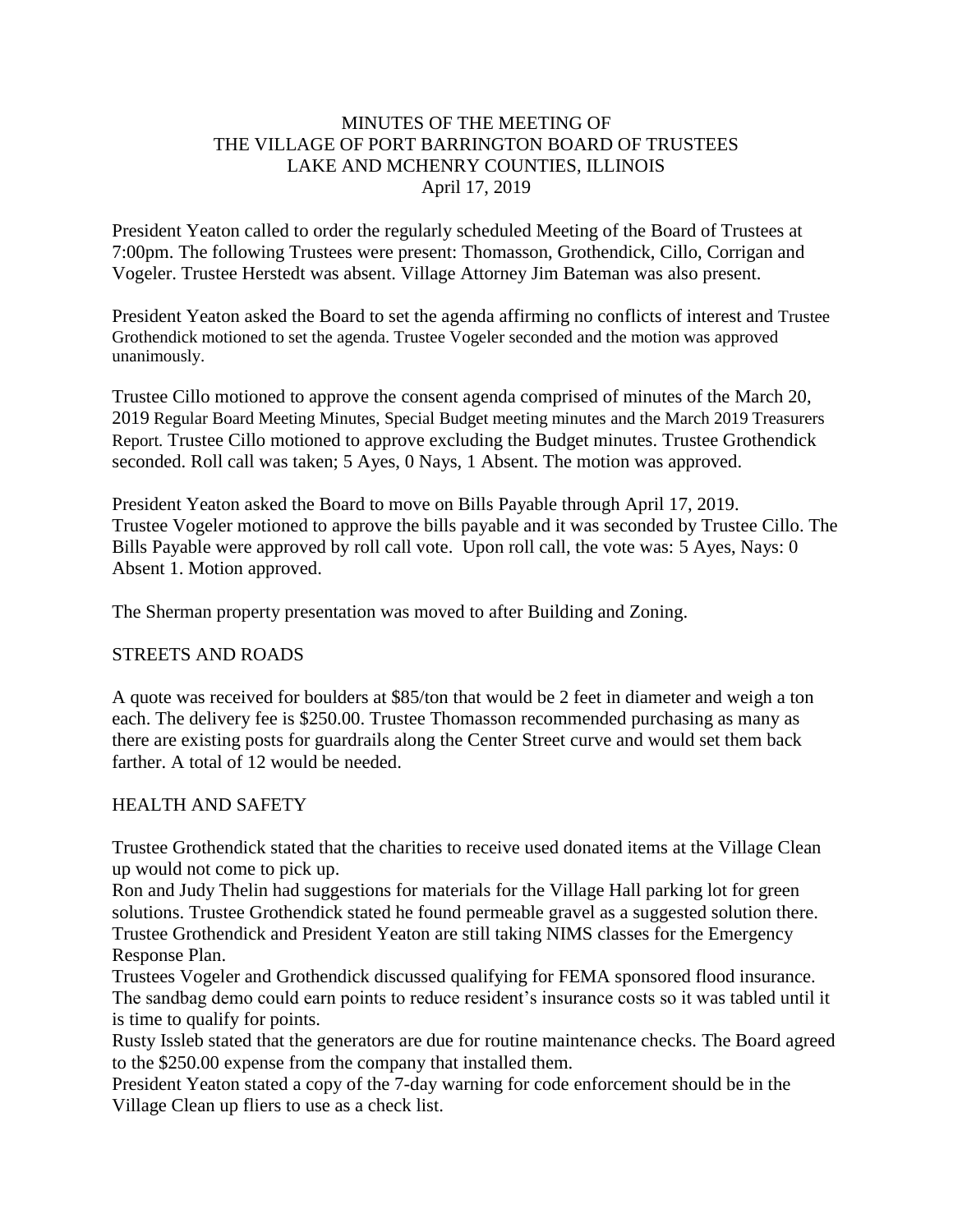# POLICE

President Yeaton stated that the schedule for May was set. Prom weekend is covered.

DUI checks will be set for Memorial Day and the weekend of the 4<sup>th</sup> of July.

President Yeaton stated that Wauconda is cutting a check for the fines received. Going forward checks will be received twice per year.

One more quote regarding a security and fire alert system was received. A spreadsheet will be prepared for review.

The Special Committee Meeting will be Thursday 04/18/2019 at the Village Hall at 7pm. President Yeaton attended adjudication today.

# PARKS AND BEACHES

Trustee Cillo stated that planning for the Garden Party is on-going. The Egg Hunt will be 04/20/2019 at 11AM. Signs for the boat launch are being ordered. The cost will be \$2,135.00 with installation.

# **FORESTRY**

Trustee Corrigan stated that Arbor Day would be celebrated on April 26, 2019 at 3pm and trees will be planted.

The Village is seeking recommendations for types of plants to purchase for shoreline stabilization.

Rusty has trees to plant at Fox Trail Park.

# FINANCE

Trustee Corrigan stated that budget meetings were complete. The 2019-2020 Budget was before the Board. There would be a motion to approve after the Special Session to formalize personnel salaries.

The Illinois funds and e-pay is set up on the website but not yet available for use. It will go live soon after testing. A letter is prepared to send to residents to explain how to use it.

The Windoware install would be on Friday.

There have been no applicants for the Village Scholarship yet.

The new router at the Village Hall works, but not at the Community Room. A line must be trenched to the Community Room for cable TV.

# BUILDING AND ZONING

Trustee Vogeler called the attorney for the builders at Deer Grove II but no response was received. President Yeaton stated that drawings for one house were received. Donna Erfort stated that the permit there was approved.

There is no new information on the FEMA buyout program. Jim Bateman stated that the State of Illinois failed to file FEMA paperwork with the Federal Government for flood mitigation and the \$18million was denied.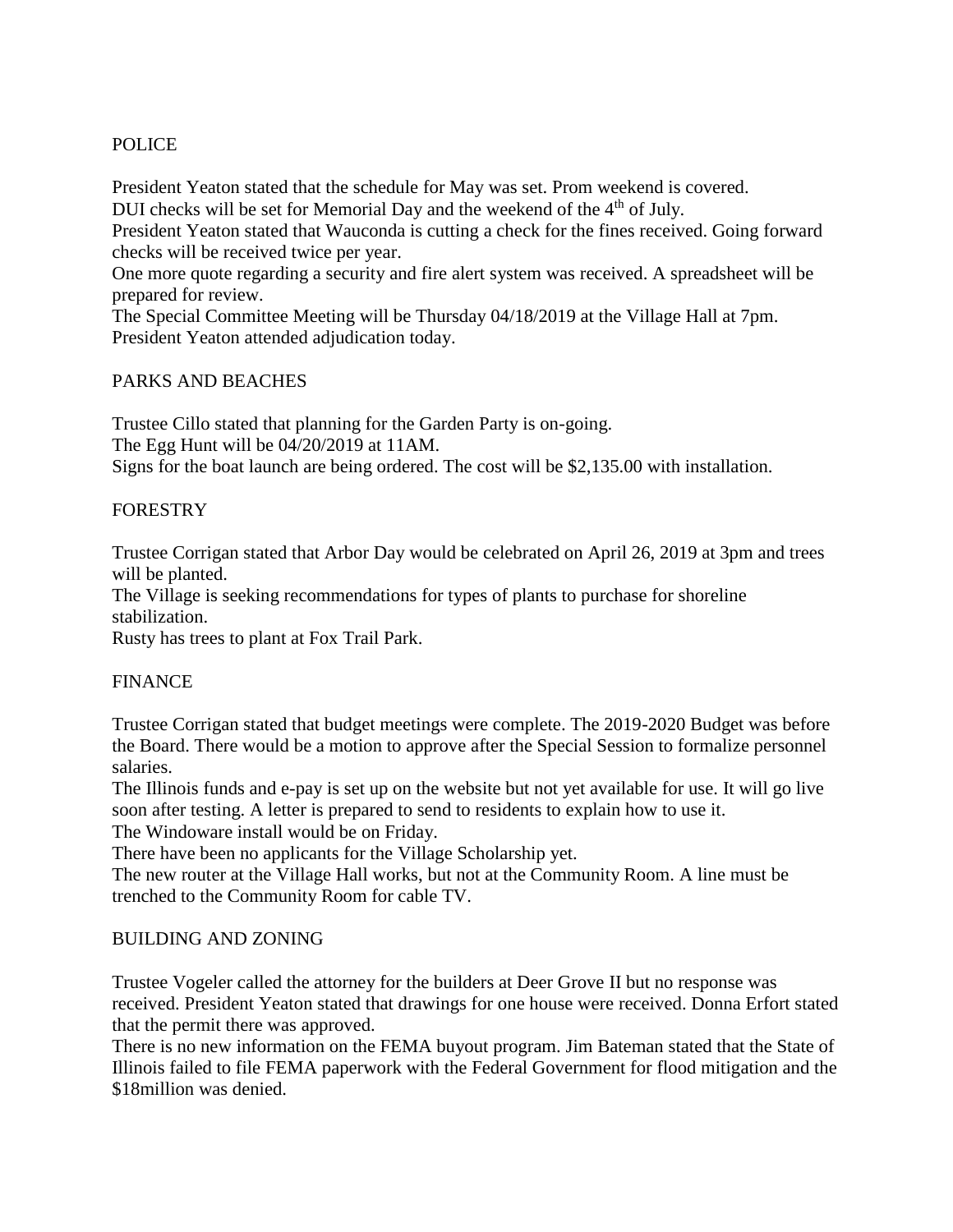The Lowland Conservancy Ordinance that was repealed will be reviewed by Manhard Engineering.

Ordinances for both approval and denial of the variance at 68 S. Circle were prepared. There was discussion of the merits of both. Trustee Vogeler motioned to grant the Variance. Trustee Corrigan seconded. Roll call was taken; 5 Ayes, 0 Nays 1 Absent. Motion approved. President Yeaton stated that Mr. Sherman still had not arrived to present to the Board and the opportunity to discuss would be held without him.

Mike Weiner gave an overview of the Planning Commission recommendation and stated that their Board voted to not approve the plans. Jim Bateman recommended that if the consensus is to deny the request that the Board direct him to create an ordinance to support the denial. The Board was polled. Trustee Corrigan read the LaSalle factors that were relevant. The Board unanimously agreed to direct Jim Bateman to create an ordinance to deny the variance.

# VILLAGE ATTORNEY

Jim Bateman stated that the new statue about employee expenses should be put in the code as part of the wage collection.

Minor changes to the tobacco reference in the Village Code could be made since tobacco 21 legislation was enacted.

Trustee Corrigan asked about House Bill 2206 regarding residential inspection. Jim Bateman responded that the bill says to inspect you need consent of the homeowner or tenant or have a warrant to perform an administrative search.

# VILLAGE ENGINEER

Jim Bateman stated the Planning Commission has a recommendation regarding 423 Riverside, but the package of engineering documents for review sent to Manhard were incomplete. More information is required.

There was no information received regarding 1 Oak Street. They must do calculation of compensatory storage and calculate the low mark. The Village must then go through a WDO variation, but the Village must give 30-day notice to the Lake County Stormwater Management Commission and publish a notice for public comment. Trustee Corrigan stated that the punch-out list expires at the end of the month. Trustee Vogeler stated that is the builder's warranty. No IDNR permit was ever received.

423 Riverside needs architectural modification for increased flood elevation and flood protection level must be increased to a full two feet. It is less than that now. Compensatory storage calculations must be reviewed by engineers. Additional information necessary was promised but not received. Jim Bateman recommends the Board direct him to prepare an Ordinance if inclined to approve the variance.

Trustee Vogeler asked to return to discussion of 1 Oak. He asked if a deadline could be placed to force them to comply. Jim Bateman responded that the owners have been in contact with Frank DeSort and recommends the Board wait to hear the outcome before taking an adversarial position.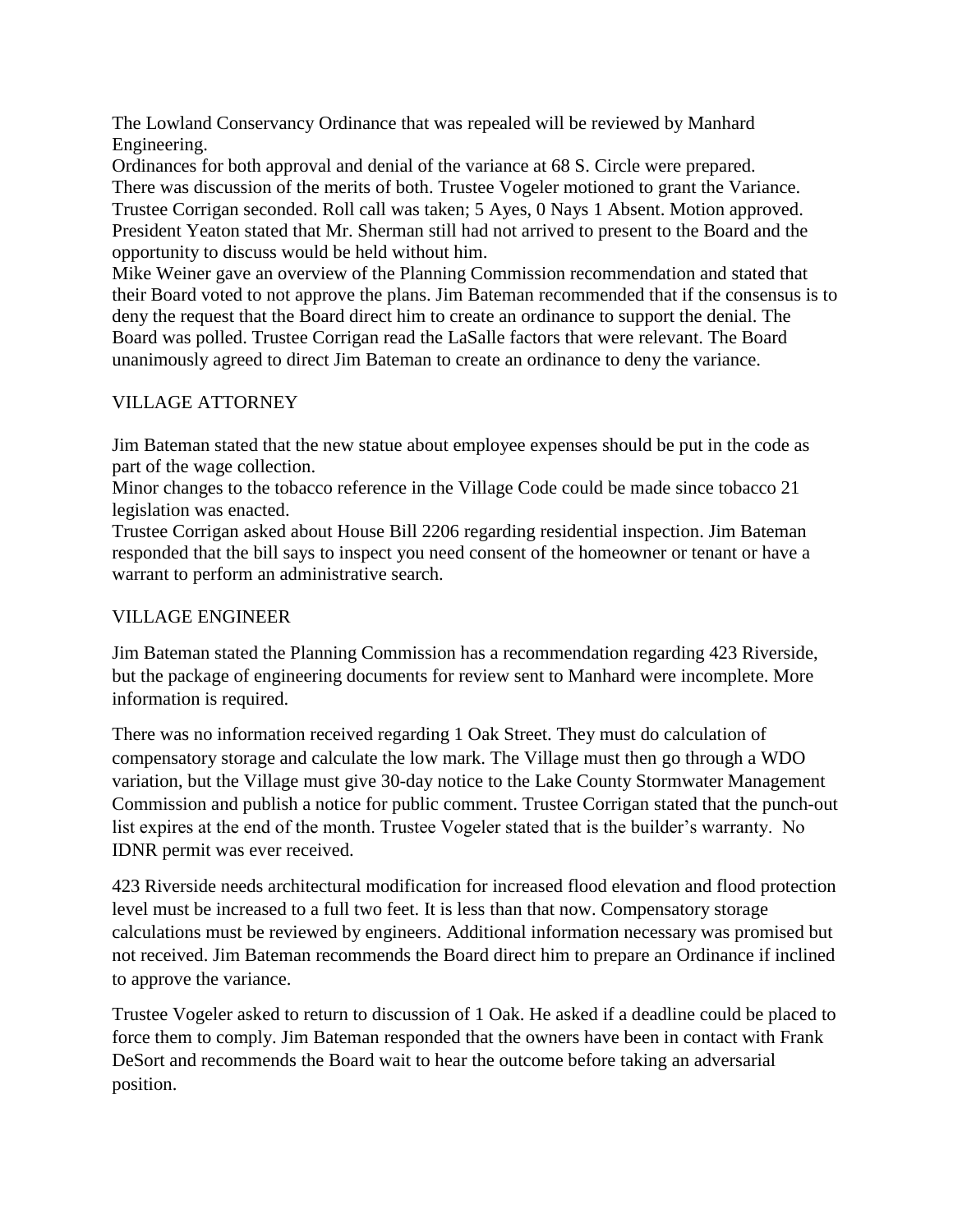President Yeaton stated that the Stormwater Management plan was before the Board as presented by Manhard. Trustee Vogeler motioned to approve the Stormwater Management Plan. Trustee Thomasson seconded. Roll call was taken: 5 Ayes, 0 Nays, 1 Absent. Motion approved.

### ADMINISTRATION

There is a meeting scheduled to go over implementation of the Stormwater Management Plan with a Manhard representative.

The "Free Library" will be installed and a ribbon cutting ceremony will be held at the Egg Hunt.

#### PUBLIC WORKS

Rusty Issleb found a security system for only \$1,000.00. He will send the information to Trustee Herstedt.

#### **HOA**

Trustee Vogeler stated that Cuba Township has declined to perform riprap around the pond at Deer Grove and the HOA must be alerted.

#### PLANNING COMMISSION

Mike Weiner stated that the Planning Commission recommended approval of the variance request for 423 Riverside.

The parking storage and driveway ordinance was reviewed and recommended.

The solar and alternative energy systems were not recommended.

President Yeaton verified that the setback for 423 was recommended.

The Waltenspiel's were present. Herb stated that they were told the engineering information was sent to Manhard. Jim Bateman stated that hard copies of drawings with changes and response to comments on plans were expected, but the Village Engineers stated they did not receive. Herb Waltenspiel stated that he believed compensatory storage issues were resolved. Trustee Corrigan clarified that the previous conversation about low mark and compensatory storage was specific to 1 Oak and not relevant to their engineering request. Jim Bateman confirmed that they are expected to present hard copy of drawings and response to comments on plans only for Village Engineer approval. Jim Bateman stated that the Board would not pass an Ordinance for variance until next month. President Yeaton stated that the Board must direct Jim Bateman to create an Ordinance to accept the variance request relative to zoning setbacks. Trustee Vogeler made the motion to proceed. Trustee Cillo seconded. Roll call was taken; 5 Ayes, 0 Nays, 1 Absent. Motion approved.

# PORT BARRINGTON WATERWAY COMMISSION

Jody Thelin is seeking newspapers to use around plantings at Nichols Park.